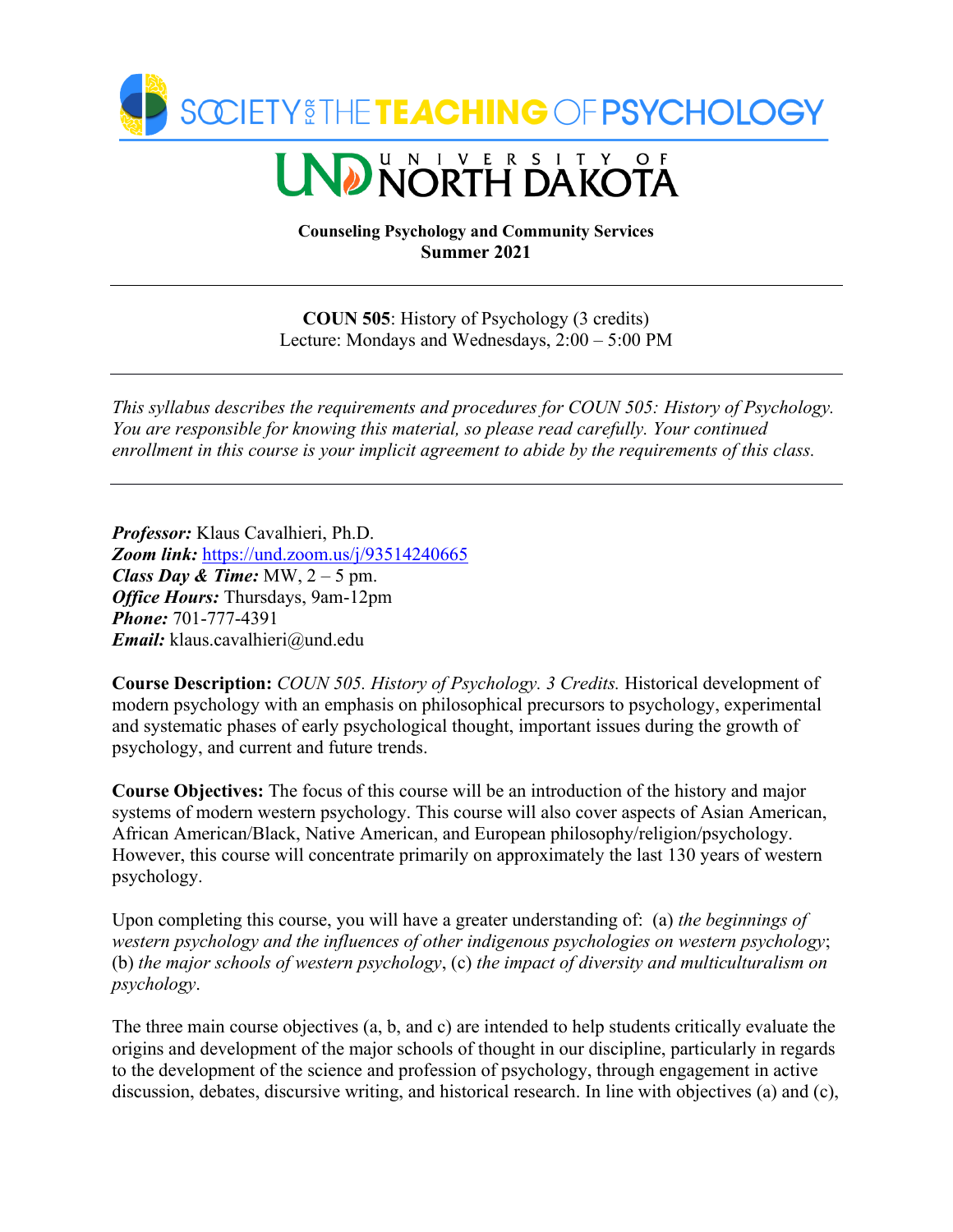in this course we will also address the history of marginalized groups in psychology, in an attempt to decolonize our professional history. Specific readings are included to foster insight and discussion on why psychologists from marginalized communities were frequently neglected on the historical recollections of psychology, and how psychology has historically served to legitimize oppression of vulnerable groups (e.g., justification of eugenics, colluding with the Department of Defense to avoid placing ethical constraints on psychologists who aided in the use of torture). By engaging with this course, I hope you will be able to have a greater understanding of the history of our profession, and to be able to critically evaluate the assumptions underlying our current practices.

This course provides coverage consistent with Standard II.B of the APA Commission on Accreditation Standards of Accreditation. As noted in Implementing Regulation C-7 D (available at [http://www.apa.org/ed/accreditation/section-c-soa.pdf\)](http://www.apa.org/ed/accreditation/section-c-soa.pdf), this course will result in knowledge including the origins and development of major ideas in the discipline of psychology, inclusive of but beyond the parameters of professional specializations such as clinical, counseling, or school psychology.

**Course overview:** This is a discussion-based course, and you should expect to *actively participate* in class. I encourage you to critically and meaningfully engage with the material – particularly on how the history of our profession influences our current assumptions. This is a condensed course with a substantial amount of reading, and you should come to class prepared to actively discuss. Class will also involve lectures, papers, debates, and a midterm. Overall, class structure will be divided between (a) a discussion about the assigned readings, and (b) activities and/or lectures on the topics at hand.

**Expectations from students:** You are expected to follow class rules, be on time for class, and be considerate and respectful. As a graduate student, you are also expected to be prepared for class, including having read the assigned material. I also expect you will follow the syllabus, and turn your assignments on time.

**Expectations from instructor:** You should expect me to come prepared for class, and to grade/provide feedback on your assignments in a timely manner  $(\sim 2 \text{ weeks})$ . You should also expect me to be available both in class and outside (on agreed upon times) to discuss class issues, as well as to answer any questions about the material or our shared profession. Overall, you can expect me to (a) be available, (b) be professional, (c) provide guidance as needed, and (d) come prepared to class and be knowledgeable about the subject at hand.

## **Required Readings:**

**Book:** Benjamin, L. T. (2019). *A brief history of modern psychology (3rd ed.).* New York, NY: Wiley. **Hereafter: LB**

## **Articles:**

*\*articles are available either on blackboard or on the psychclassics platform when indicated\**

Angell, James R. (1907). The province of functional psychology.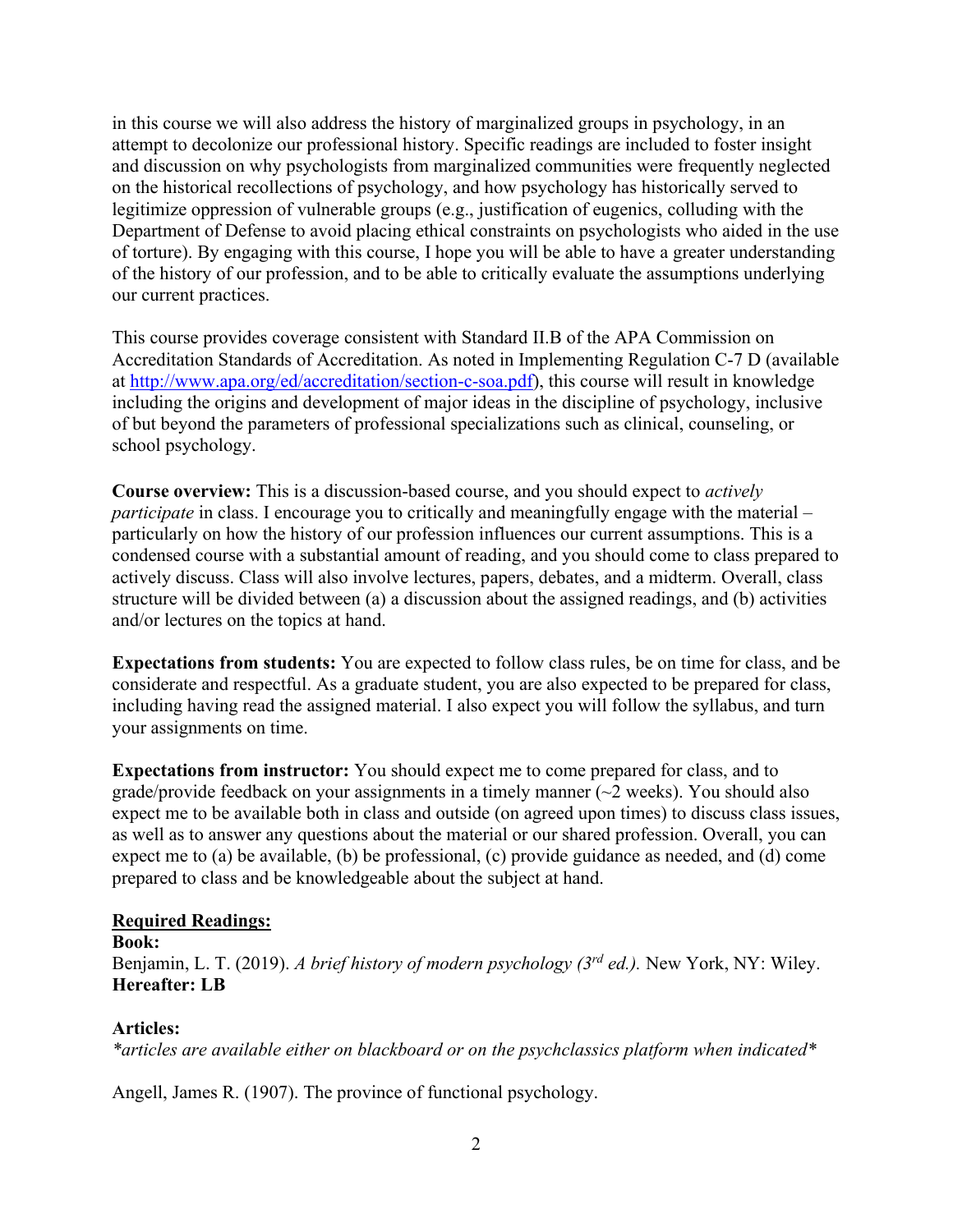<http://psychclassics.yorku.ca/Angell/functional.htm>

- American Psychological Association. (2013). Recognition of Psychotherapy Effectiveness. *Psychotherapy, 50*(1), 102-109. DOI: 10.1037/a0030276
- Arnett, J. J. (2008). The neglected 95%: why American psychology needs to become less American. *American Psychologist, 63*, 602-614. doi: 10.1037/0003-066X.63.7.602
- Benjamin, L. T. (2005). A history of clinical psychology as a profession in America (and a glimpse at its future). *Annual Review of Clinical Psychology, 1*, 1-30. doi: 10.1146/annurev.clinpsy.1.102803.143758
- Blumenthal, A. L. (1975). A reappraisal of Wilhelm Wundt. *American Psychologist, 30*, 1081- 1088.
- Broca, Pierre Paul. (1861). Loss of speech, chronic softening, and partial destruction of the left anterior lobe of the brain.<http://psychclassics.yorku.ca/Broca/perte-e.htm>
- Calkins, Mary Whiton. (1892). Experimental psychology at Wellesley College. <http://psychclassics.yorku.ca/Calkins/lab.htm>
- Cattell, James McKeen. (1888). The psychological laboratory at Leipsic. <http://psychclassics.yorku.ca/Cattell/leipsic.htm>
- Chambless, D. L., Crits-Christoph, P., Wampold, B. E., Norcross, J. C., Lambert, M. J., Bohart, A. C., Beutler, L. E., & Johannsen, B. E. (2006). What should be validated? In: J. C. Norcross, L. E. Beutler, & R. F. Levant (Eds.), *Evidence-Based Practices in Mental Health: Debate and Dialogue on the Fundamental Questions* (pp. 191-245). Washington, DC: American Psychological Association.
- Chomsky, N. (1966). Review of B. F. Skinner's Verbal Behavior. *Language, 35*, 26-58.
- Clark, K. B., & Clark, M. P. (1950). Emotional factors in racial identification and preference in Negro children. *The Journal of Negro Education, 19*(3), 341-350.
- Cokley, K., Palmer, B., & Stone, S. (2019). Toward a Black (and diverse) psychology: The scholarly legacy of Joseph White. *Journal of Black Psychology, 45*(2), 112-121. <https://doi.org/10.1177/0095798419828243>
- Cortina, M. (2010). The future of psychodynamic psychotherapy. *Psychiatry, 27*(1), 43-56.
- Cundiff, J. L. (2012). Is mainstream psychological research "Womanless" and "Raceless"?. *Sex Roles, 67*, 158-173. DOI: 10.1007/s11199-012-0141-7
- Delgado-Romero, E. A., Lau, M. Y., & Shullman, S. L. (2012). The Society of Counseling Psychology: Historical values, themes, and patterns viewed from the American Psychological Association presidential podium. In N. A. Fouad, J. A. Carter, & L. M. Subich (Eds.), *APA handbook of counseling psychology: Theories, research, and methods*  (Vol 1, pp. 3–29). doi: 10.1037/13754-001
- Elkins, D. N. (2016). The American Psychological Association and the Hoffman Report. *Journal of Humanistic Psychology, 56*(2), 99-109. DOI: 10.1177/0022167815619064
- Elliott, R. (1998). Editor's introduction: A guide to the empirically supported treatments controversy. *Psychotherapy Research, 8*(2), 115-125.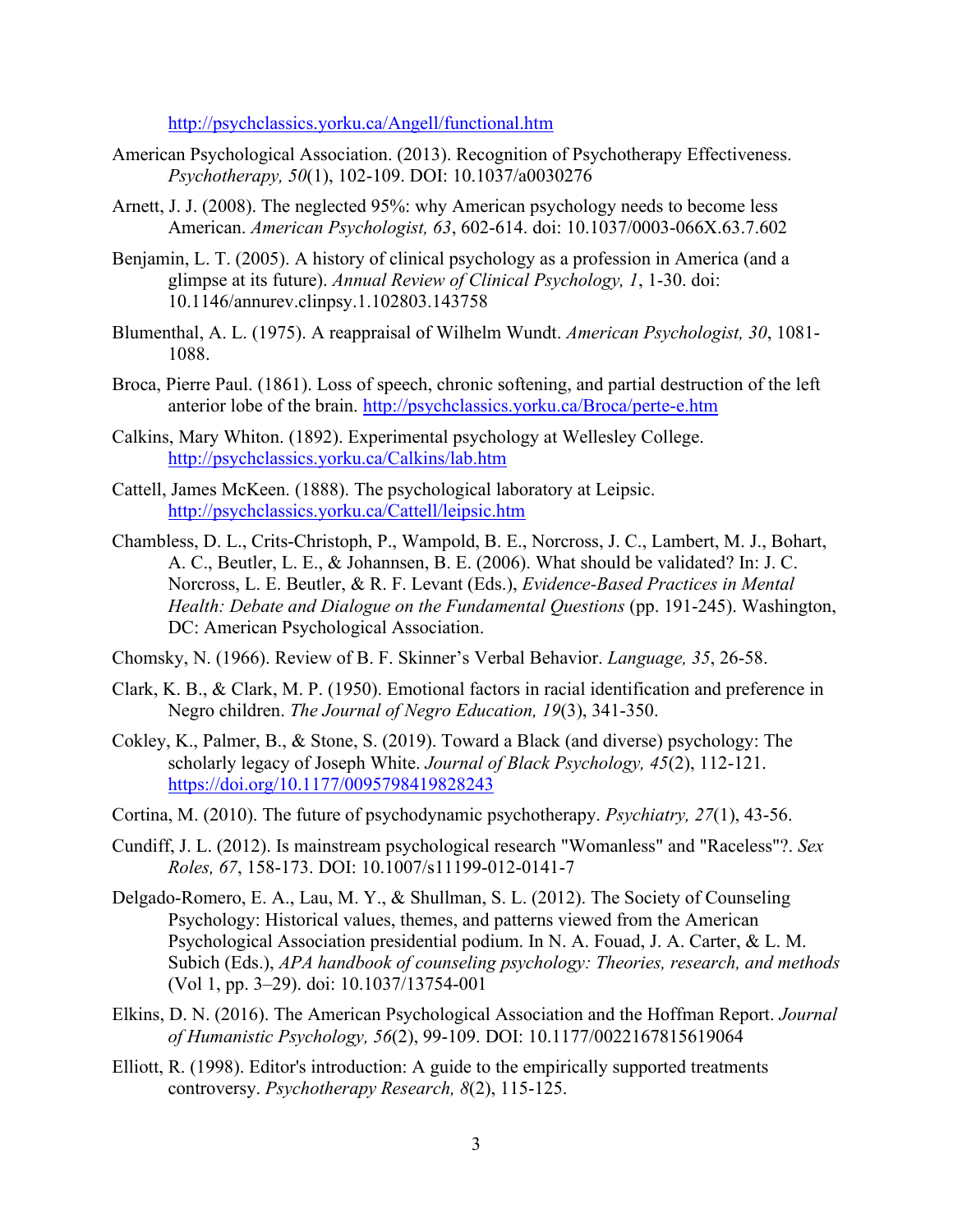- Essandoh, P. K. (1996). Multicultural Counseling as the "fourth force". *The Counseling Psychologist, 24*, 126-137. doi: 10.1177/0011000096241008
- Eysenck, Hans J. (1952). The effects of psychotherapy: An evaluation. <http://psychclassics.yorku.ca/Eysenck/psychotherapy.htm>
- Freud, S. (1909) Lecture I: Five lectures in psychoanalysis. <http://psychclassics.yorku.ca/Freud/Origin/origin1.htm>
- Gill, J. H. (2002). *In Native American worldview: An introduction*. Amherst, NY: Humanity Books (pp. 137-156).
- Gyekye, K. (1995). *On the idea of African philosophy*. Philadelphia, PA: Temple University Press (pp. 189-212).
- Herbert, P. B., & Young, K. A. (2002). Tarasoff at twenty-five. *Journal of American Academic Psychiatry and Law*, 30, 275-281.
- Hoffman et al. (2015). *Report to the special committee of the board of directors of the American Psychological Association: Independent review relating to APA ethics guidelines, national security interrogations, and torture*. [read only summary, pages 9-10]
- Holliday, B. G. (2009). The history and visions of African American psychology: Multiple pathways to place, space, and authority. *Cultural Diversity and Ethnic Minority Psychology, 15*, 317-337.
- James, William. (1884). What is an emotion?<http://psychclassics.yorku.ca/James/emotion.htm>
- Jones, Mary Cover. (1924). A laboratory study of fear: The case of Peter. <http://psychclassics.yorku.ca/Jones/>
- Lashley, K. (1930). Basic neural mechanisms in behavior. *Psychological Review, 37*, 1-24.
- Leong, F. T. L., & Okazaki, S. (2009). History of Asian American psychology. *Cultural Diversity and Ethnic Minority Psychology, 15*, 352-362. doi: 10.1037/a0016443
- Martín-Baró, I. (1990). The role of the psychologist (A. Aron, trans.). In: Martín-Baró, I. *Writings for a Liberation Psychology*. Cambridge, MA: Harvard University Press.
- Miller, George A. (1956). The magical number seven, plus or minus two: Some limits on our capacity for processing information.<http://psychclassics.yorku.ca/Miller/>
- Minton, H. L. (1997). Queer theory: Historical roots and implications for psychology. *Theory & Psychology, 7*(3), 337-353.
- Padilla, A. M., & Olmedo, E. (2009). Synopsis of key persons, events, and associations in the history of Latino psychology. *Cultural Diversity and Ethnic Minority Psychology, 15*, 363-373. DOI: 10.1037/a0017557
- Rogers, C. R. (1957). The necessary and sufficient conditions of therapeutic personality change. *Journal of Consulting Psychology, 21*(2), 95-103.
- Russo, N. F. & Denmark, F. L. (1987). Contributions of women to psychology. *American Review of Psychology, 38,* 279-298. doi: 0066-4308/87/0201-0279
- Sanford, F. H. (1951). Across the Secretary's Desk: Notes on the Future of Psychology as a Profession. *American Psychologist, 6*(2), 74–76. https://doi.org/10.1037/h0059011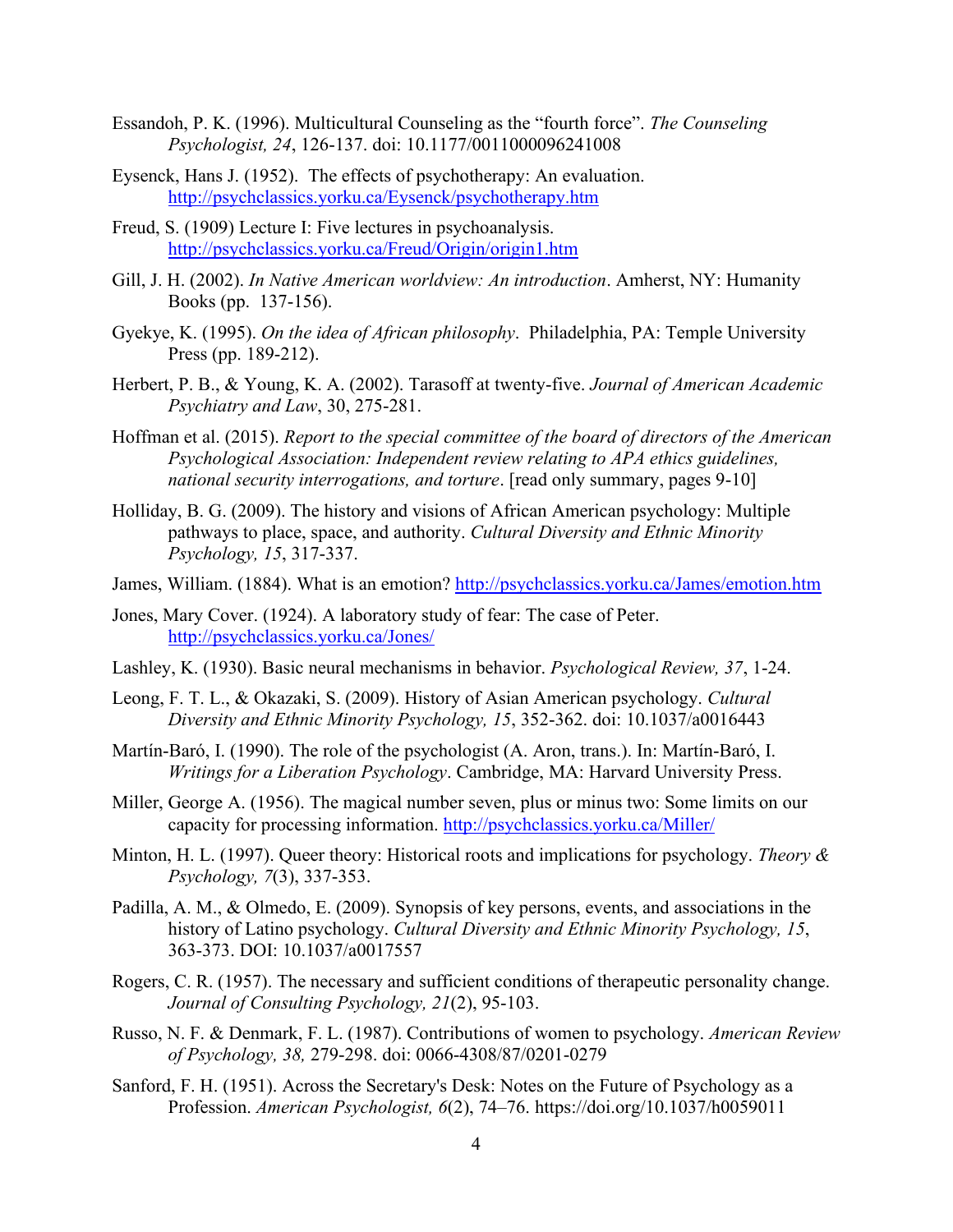Skinner, B. F. (1948). Superstition in the pigeon.<http://psychclassics.yorku.ca/Skinner/Pigeon/>

- Szasz, Thomas S. (1960). The myth of mental illness. *American Psychologist, 15*, 113-118. <http://psychclassics.yorku.ca/Szasz/myth.htm>
- Terman, Lewis M. (1916). The uses of intelligence tests. <http://psychclassics.yorku.ca/Terman/terman1.htm>
- Titchener, Edward B. (1888). The postulates of a structural psychology. <http://psychclassics.yorku.ca/Titchener/structuralism.htm>
- Tong, P. K. K. (1969). Understanding Confucianism. *International Philosophical Quarterly, 9*(4), 518-532. https://doi.org/10.5840/ipq19699442
- Trimble, J. E., & Clearing-Sky, M. (2009). An historical profile of American Indians and Alaska Natives in psychology. *Cultural Diversity and Ethnic Minority Psychology, 15*, 338-351. doi: 10.1037/a0015112
- Watson, J. B. (1913). Psychology as the behaviorist views it. <http://psychclassics.yorku.ca/Watson/views.htm>
- Witmer, Lightner. (1907). Clinical psychology. <http://psychclassics.yorku.ca/Witmer/clinical.htm>
- White, J. (1970). Toward a Black psychology. *Ebony, 25*, 44-53.
- Yakushko, O. (2019). Eugenics and its evolution in the history of western psychology: A critical archival review. *Psychotherapy Politics International, 17*, e1495.
- Yakushko, O. (2018). Don't worry, be happy: Erasing racism, sexism, and poverty in positive psychology. *Psychotherapy Politics International, 16*, e1433. https://doi.org/10.1002/ppi.1433

**Technical assistance:** For technical assistance, please contact UND Tech Support at 701-777- 2222. For a list of [Technical Requirements](https://und.teamdynamix.com/TDClient/2048/Portal/KB/ArticleDet?ID=87214) please visit the website. Visit the [University](https://campus.und.edu/campus-services/uit/)  [Information Technologies \(UIT\) website](https://campus.und.edu/campus-services/uit/) for their hours, help documents and other resources.

**Resources:** Many services are available to online students such as writing assistance from the UND Writing Center, free online tutoring from Smarthinking, and more. Visit the Student Resources page for more information. You can also access the resources webpage from the Student Resources link in your Blackboard course menu.

## **Class Requirements:**

**1. Attendance, class participation, and professional deportment (50 points, 12.5%).**  Significant contributions to class discussion are expected from each member of the class. Debate and thoughtful expression of your ideas and reactions are highly encouraged. This class' expectations encompasses both attendance and participation. This class is not a passive learning experience, but an active and engaged learning process that requires your participation. I hope that by having open discussions about each of the topics, we can all challenge each other to foster a deeper and more critical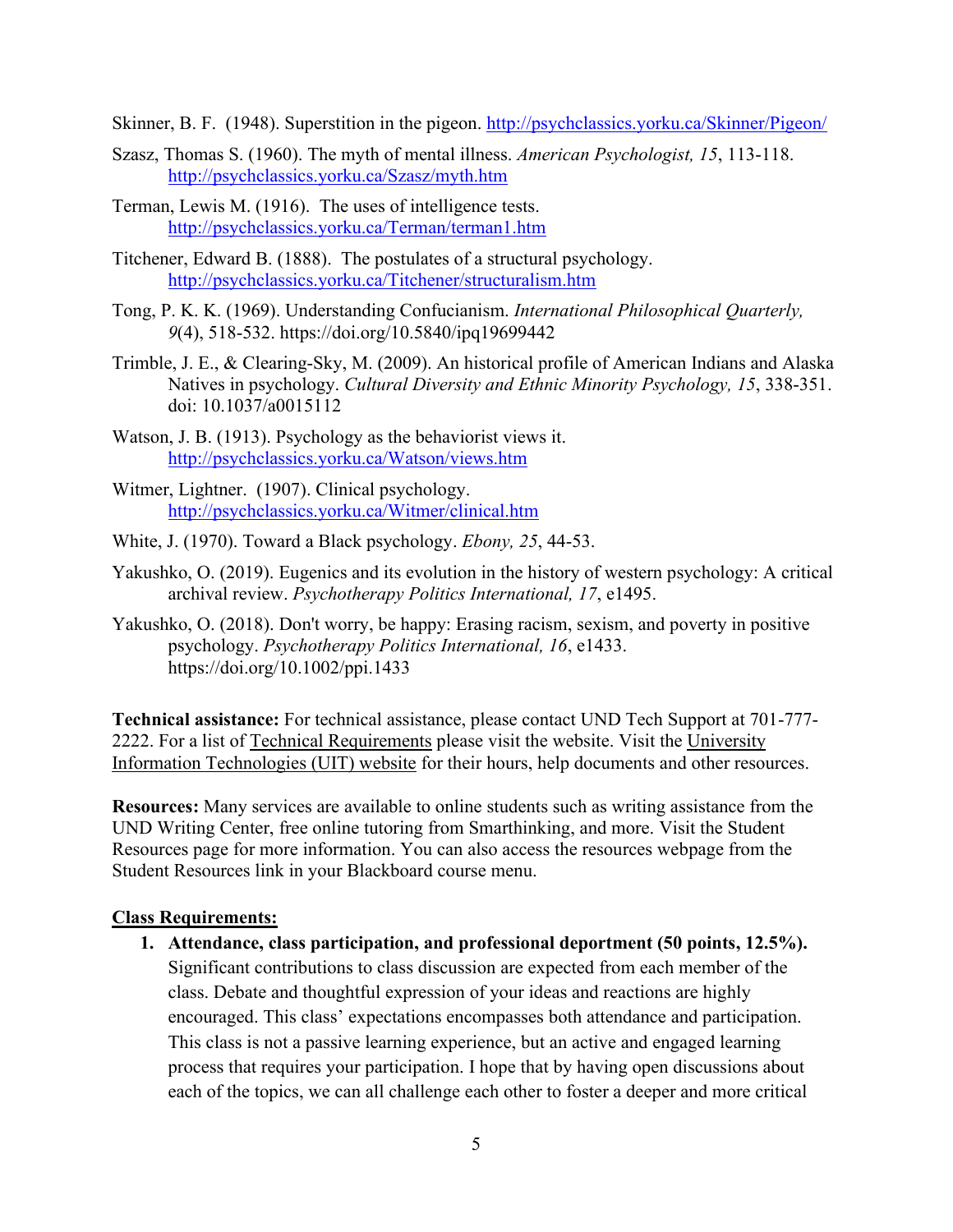understanding of the historical context from which psychology as we know (and study) has developed. You should be prepared to share and discuss your reactions to the readings and assignments. Further, this is a condensed course– *if there are three or more absences from class, your final grade will be dropped 2 letter grades (e.g., an A would become a C).*

- **2. Reading Summaries (100 points, 25%).** You will write 10 summaries of the readings assigned for the day. The reading summaries *should not include the book* – you should write solely on the additional readings for the day. For example, for the class on physiology, your reading summary would address the articles by Broca (1861), Lashley (1930), and Arnett (2008) – not on the book. The summaries do not need to be lengthy, but should reflect you have thoughtfully engaged with the readings. It may include the main points of the reading, a critical analysis of the subject, or specific questions that came up as you read. My hope is that through these argumentative writings, you will be able to reflect on the assumptions that drive our field, and have a better understanding of the historical underpinnings of our current practice. These reading summaries will also serve as a tool to better prepare you for in-class discussions. Note that we have 13 classes with assigned readings – you will *only submit 10 reading summaries.* It is up to you which ones you do or do not turn in.
- *3.* **Debates (100 points - 70/20/10, 25%).** One of the goals for this class is for you to engage with the material, and reflect on the philosophical and empirical assumptions of our field. To that end, we will have 3 debates throughout the course. In groups of 4-5, you will research and debate a topic in class. You will divide your group in two, and each subgroup will argue for one side. Your arguments should be well-researched and thorough – you will present your arguments to why you defend a position (e.g., dualism), and the other group will dispel your arguments, and argue in defense of theirs (e.g., monism). You should have at least 2 argument exchanges. Be prepared to debate for approximately 45 minutes. All students who are debating must be active participants, and will submit (on Blackboard) a summary of how they prepared for the debate. Students who are not debating will fill-out a feedback form for the debate, which will be part of your grade. They will grade you out of 20 points. You will also do a self-assessment, and grade your own performance, out of 10 points. I will grade the remaining 70 points. Your grade will consist of: *70% graded by the instructor, 20% graded by your peers, and 10% graded by yourself.* The rubric for the debate is attached to the end of the syllabus. Your grade will be based on the clarity, organization, quality of argument, and rebuttal (specific guidance on the rubric attached at the end of the syllabus). I hope that by debating these important topics in psychology, you can use contextually and historically based arguments, and better understand how our professional history impacts our current practice of psychology.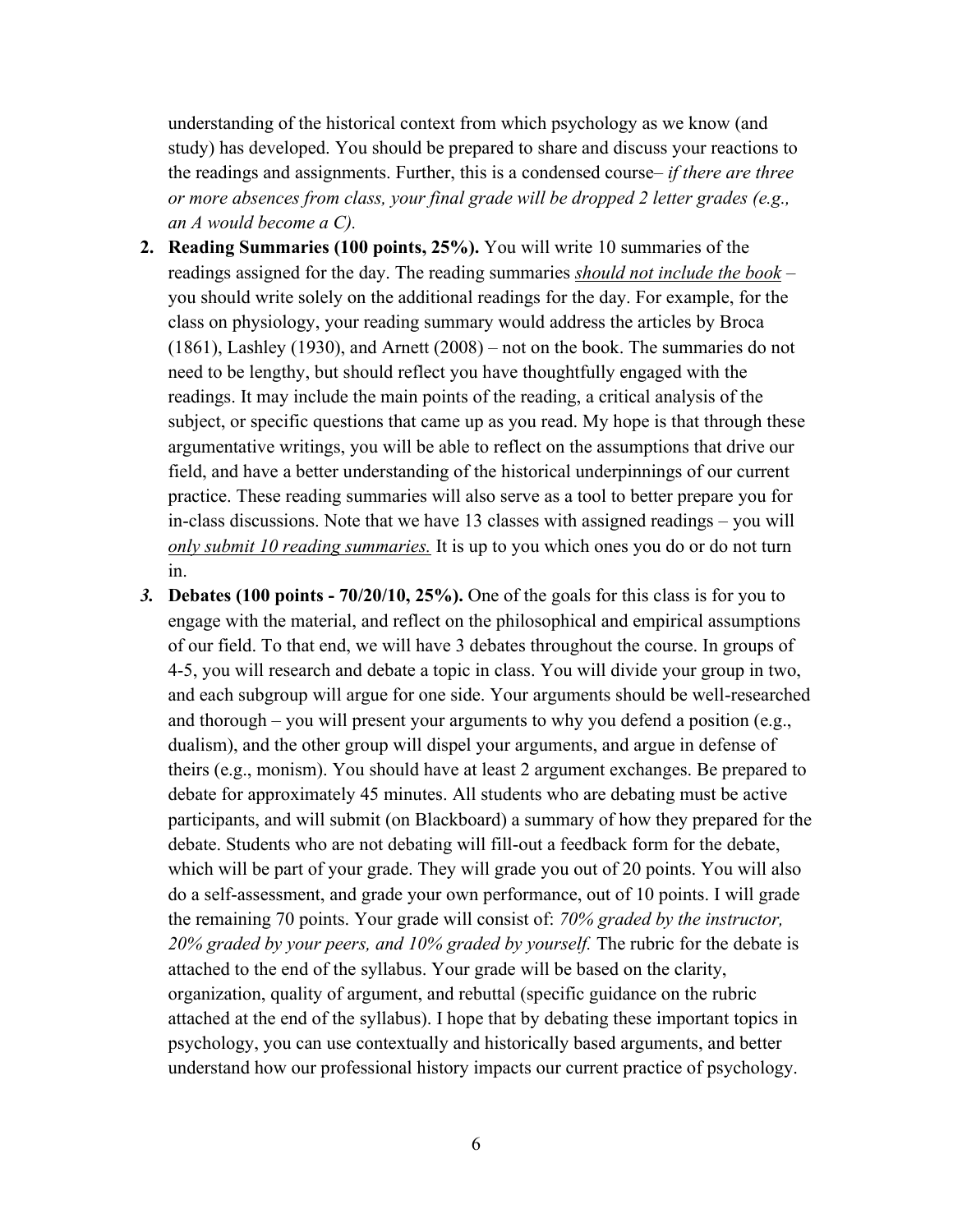- *a.* **Examples of debate topics:** *Debate I* (a) dualism x monism, (b) structuralism x functionalism; *Debate II* – (a) free will x determinism; *Debate III* – (a) EST x EBP, (b) categorical x dimensional diagnosis; *Debate IV* – (a) same x different norm groups for intelligence testing, (b) fair x unfair high stakes testing practices.
- **4. Midterm (50 points, 12.5%).** One exam will be given, at midterm. The exam will be essay based, and it is open-book. After you have completed it, you will upload it to Blackboard. I have designed the essay questions so you are able to focus on a specific area of our history, and critically and contextually evaluate it, hoping it would provide a clearer picture of how our profession has developed.
- **5. Final paper (100 points, 25%).** You will choose a figure from the history of psychology and write a paper. Overall, you should provide a brief biographical summary of that person, describe their contribution to the field, and relate their work to present day work. You have freedom in selecting who you would like to write this paper on – in the past, students have written papers on Evelyn Hooker, Thomas Szasz, Mary Calkins, Edmund Husserl, Mamie Clark, Richard Suinn, or Joseph White (not an all-inclusive list). You should address (a) the person's contributions to psychology, (b) the personal and sociocultural context that influenced these contributions, and the (c) the lasting impact of the contributions made (i.e., how psychology as we understand it today has been influenced by the work of the person you chose). The final paper should be 9-12 pages long (including references, double spaced, 12 pt Times font), and must comply with APA style (no need for an abstract). Alternatively, you may choose to write on a historical movement or position – but check with me first to make sure the topic is suitable. This paper serves as a capstone project, in which you will describe a person's contributions to our field, and how it continues to impact what we do today. I hope this assignment will allow you to reflect on how our profession has developed, and tangentially allow for some self-reflection on how you can engage with the profession.

|   | <b>Assignment</b>            | <b>Points</b> | %    | <b>Final Grade Scale</b> |             |
|---|------------------------------|---------------|------|--------------------------|-------------|
|   | Attendance and participation | 50            | 12.5 | $>90\%$                  | A           |
|   | <b>Reading Summaries</b>     | 100           | 25   | $80 - 89.9\%$            |             |
|   | Debate                       | 100           | 25   | $70 - 79.9\%$            | $\mathbf C$ |
| 4 | Midterm                      | 50            | 12.5 | $60 - 69.9\%$            |             |
|   | Final Paper                  | 100           | 25   | $<$ 59.9%                |             |
|   | <b>Total</b>                 | 400           | 100  |                          |             |

### **Grading:**

**Special accommodations:** I recognize that students might need accommodations to optimize their learning process. Students are encouraged to contact Disability Support Services (DSS; *<http://und.edu/disability-services/>*) if necessary, and I will make every effort to make reasonable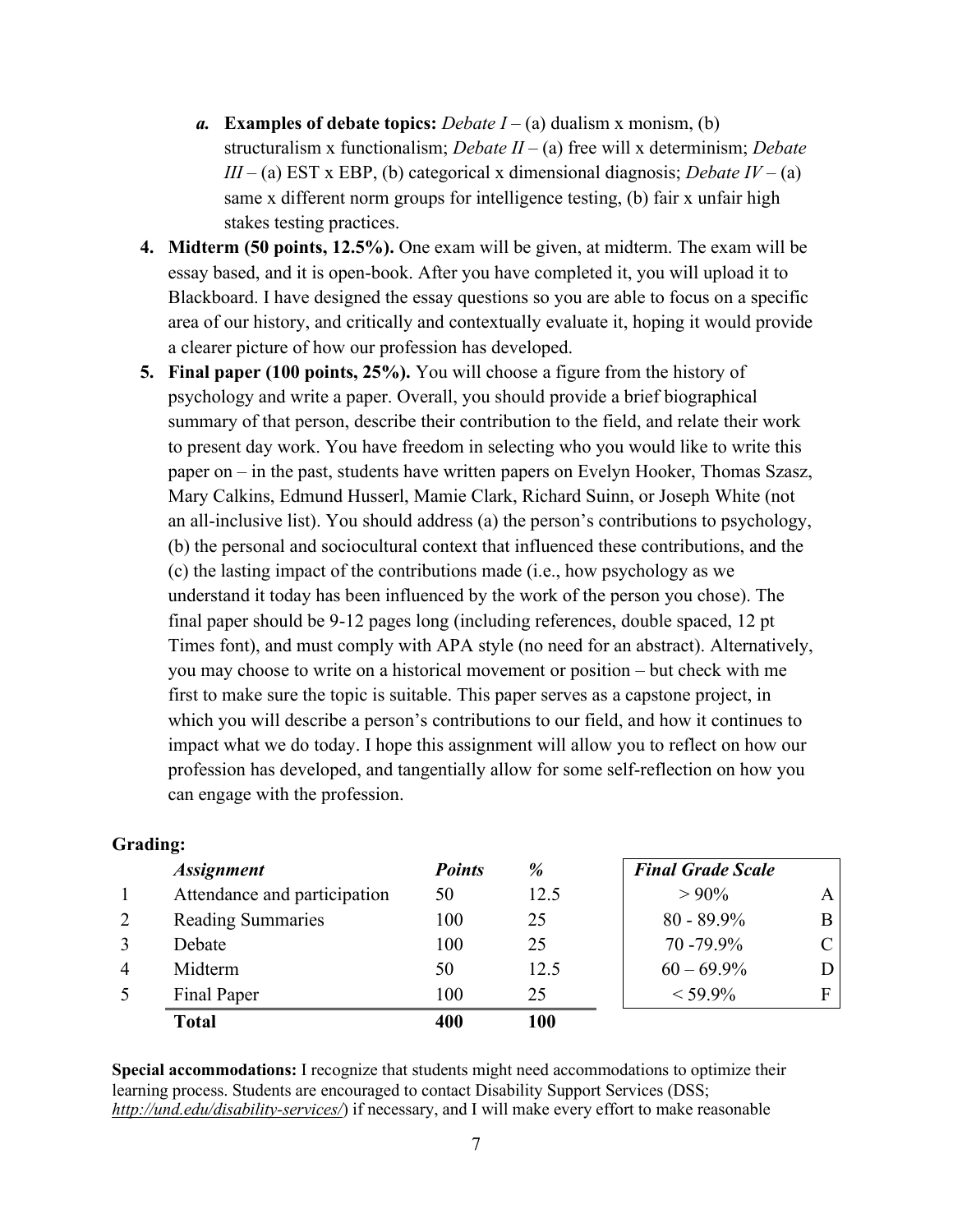accommodations to any student. You can find additional resources on blackboard, under 'Student Help Resources' and 'Student Support Services'.

Late assignments: All assignments must be submitted by the time and date indicated. You will lose 10% of your grade for each day the assignment is late. Late assignments can only be submitted with the instructor's prior permission.

**Attendance:** Attendance is mandatory – you should not have other appointments scheduled during class time (e.g., doctors' appointment, practicum). If you miss class for an unavoidable reason, you are responsible for informing the instructor and for catching up on the material.

#### Last day to drop a course: July 17<sup>th</sup>

**Incomplete grades:** It is expected that students will complete all requirements for a course during the time frame of the course. For reasons beyond a student's control, and upon request by the student or on behalf of the student, an incomplete grade may be assigned by the instructor when there is reasonable certainty the student will successfully complete the course without retaking it. The mark "I," Incomplete, will be assigned only to the student who has been in attendance and has done satisfactory work up to a time within four weeks of the close of the semester, including the examination period, and whose work is incomplete for reasons satisfactory to his or her instructor[. \(See "Grading System" in the UND 2018](http://und-public.courseleaf.com/undergraduateacademicinformation/undergraduateacademicinformation/thegradingsystem/)-19 [Catalog\)](http://und-public.courseleaf.com/undergraduateacademicinformation/undergraduateacademicinformation/thegradingsystem/)

#### **University & College Statements**

*Attendance and participation in class activities are considered integral parts of a university education. It is the University policy that attendance in classes is expected of all students. If attendance and/or participation are required and will impact grading, it is the responsibility of the instructor to communicate clearly that policy to students during the first week of class in the course syllabus.*

*Even in situations where an instructor might excuse a class absence, e.g., severe medical situations, family emergencies, military service, or authorized University activities, it is the responsibility of the student, whenever possible, to inform the instructor ahead of time.*

Campus Emergency: *In the event of a major campus emergency, suspension, or closure, the course requirements, deadlines, and grading policies on the official syllabus are subject to change. You will be notified of such changes by email, using the email address you have listed in Blackboard. Please make sure that email address is correct.*

The Code of Student Life*: UND students are expected to follow the Code of Student Life which* is available *at: [http://und.edu/code-of-student-life/.](http://und.edu/code-of-student-life/) It outlines the rights and responsibilities and expected levels of conduct of citizens in the University community. The purpose of the rules outlined is to prevent abuse of the rights of others and to maintain an atmosphere in the University community appropriate for an institution of higher education.*

Disability Services for Students: *UND recognizes its responsibility for making reasonable accommodations/adjustments to ensure there is no discrimination on the basis of disability, as established under Section 504 of the Rehabilitation Act and the Americans with Disabilities Act. If you plan to request disability accommodations you are expected to register with Disability Support Services. For more information, contact DSS or check the DSS web site at[: http://und.edu/disability-services/](http://und.edu/disability-services/)*

College of Education & Human Development Academic Concerns and Grievance Process Policy: *The grievance process can be found on the web at [https://education.und.edu/\\_files/docs/cehd-interim-grievance.policy-](https://education.und.edu/_files/docs/cehd-interim-grievance.policy-10.17.18.pdf)[10.17.18.pdf](https://education.und.edu/_files/docs/cehd-interim-grievance.policy-10.17.18.pdf) Graduate students should follow the CEHD Grievance Policy for decisions made at the course or program level and should follow the School of Graduate Studies Grievance Policy for decisions made by the School of Graduate Studies. It is the student's responsibility to initiate and advance the grievance. Please contact Dr. Donna Pearson, the Associate Dean of Student Services and Assessment, for more information and assistance with the CEHD grievance process.*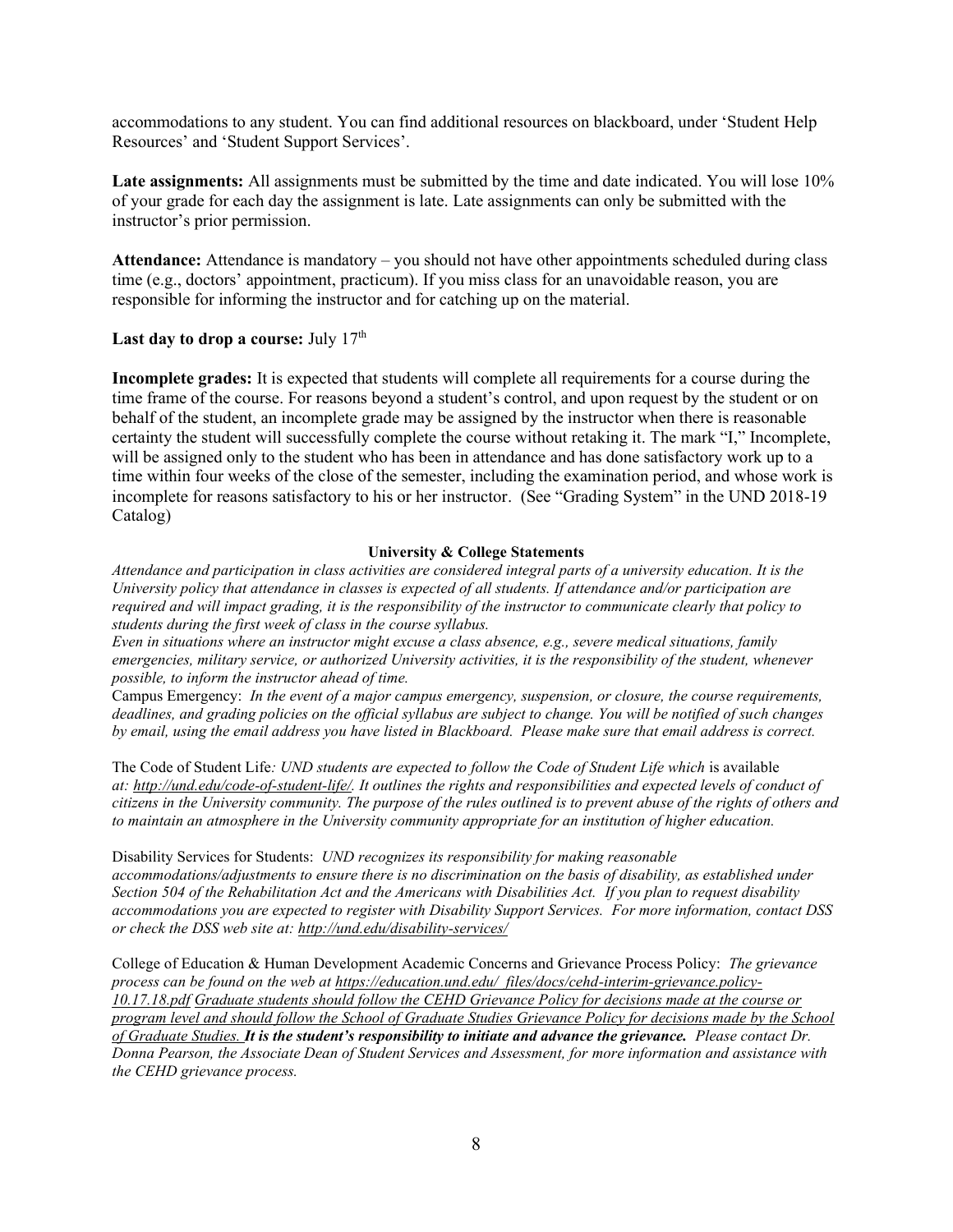Scholastic Honesty: *Students are expected to maintain scholastic honesty. Scholastic dishonesty includes but is not limited to cheating on a test, plagiarism, and collusion.*

*A. Cheating on a test includes, but is not restricted to:*

- *1. Copying from another student's test.*
- *2. Possessing or using material during a test not authorized by the person giving the test.*

*3. Collaborating with or seeking aid from another student during a test without authority.*

*4. Knowingly using, buying, selling, stealing, transporting, or soliciting in whole or in part the contents of an unadministered test.*

*5. Substituting for another student or permitting another student to substitute for oneself to take a test.*

*6. Bribing another person to obtain an unadministered test or information about an unadministered test. B. Plagiarism means the appropriation, buying, receiving as a gift, or obtaining by any means another person's work and the unacknowledged submission or incorporation of it in one's own work. This includes appropriation of another person's work by the use of computers or any other electronic means.*

*C. Collusion means the unauthorized collaboration with another person in preparing written work offered for credit. Instructors choosing to treat a case of scholastic dishonesty as a scholastic matter have the authority to decide how the incident of dishonesty will affect the student's grade in the course. If, before the drop date, an instructor is considering such action (or still investigating a possible case of dishonesty), the instructor may, with the concurrence of the dean of the course, place a hold on the student's registration to prevent the student dropping the course. If the student has already dropped the course, the dean of the course may void that drop and have the Registrar re-enroll the student in the class. [\(See "Scholastic Honesty" in the 2018](http://und-public.courseleaf.com/undergraduateacademicinformation/undergraduateacademicinformation/scholastichonesty/)-19 UND Catalog).*

Non-discrimination statement: *As part of its commitment to providing an educational environment free from discrimination, UND complies with Title IX of the Education Amendments, which prohibits discrimination and harassment based upon sex in an institution's education programs and activities. Title IX prohibits sexual harassment, including sexual violence, of students at UND-sponsored activities and programs whether occurring on-campus or off-campus. Title IX also protects third-parties, such as visiting student athletes, from sexual harassment or violence in UND's programs and activities and protects employees from sexual harassment and discrimination. Prohibited harassment includes acts of verbal, nonverbal or physical aggression, intimidation or hostility based on sex, even if those acts do not involve conduct of a sexual nature; sex-based harassment by those of the same sex; and discriminatory sex stereotyping. UND will take prompt action to investigate and resolve reports of sexual harassment or sexual violence in accordance with Title IX. UND's Title IX coordinator is Donna Smith, Director of Equal Employment Opportunity/Affirmative Action, 401 Twamley Hall, 264 Centennial Drive Stop 7097, Grand Forks, ND 58202-7097, 701-777-4171, [donna.smith@und.edu.](mailto:donna.smith@und.edu) Retaliation against any person who initiates an inquiry or complaint or participates in the investigation of a complaint is prohibited. Such conduct will be further cause for disciplinary action.*

Brief Information about reporting: *Any student who has been impacted by sexual violence (sexual assault, domestic violence, dating violence, stalking) or gender-based misconduct is encouraged to report and seek appropriate resources on campus. Please contact the Title IX Coordinator (Donna Smith, [donna.smith@und.edu](mailto:donna.smith@und.edu) or 701-777- 4171) to discuss your options. To view the policy and additional resources, please visit: [https://und.policystat.com/policy/4522669/latest/.](https://und.policystat.com/policy/4522669/latest/)*

How to seek help when in distress*: We know that while college is a wonderful time for most students, some students may struggle. You may experience students in distress on campus, in your classroom, in your home, and within residence halls. Distressed students may initially seek assistance from faculty, staff members, their parents, and other students. In addition to the support we can provide to each other, there are also professional support services available to students on campus through the Dean of Students and University Counseling Center. Both staffs are available to consult with you about getting help or providing a friend with the help that he or she may need. For more additional information, please go t[o http://und.edu/student-affairs/student-rights-responsibilities/care](http://und.edu/student-affairs/student-rights-responsibilities/care-team.cfm)[team.cfm.](http://und.edu/student-affairs/student-rights-responsibilities/care-team.cfm)*

Faculty reporting obligations regarding sexual violence*: Classroom discussions or assignments may lead a student to disclose information about an incident of sexual violence that occurred recently or in the more distant past. It is*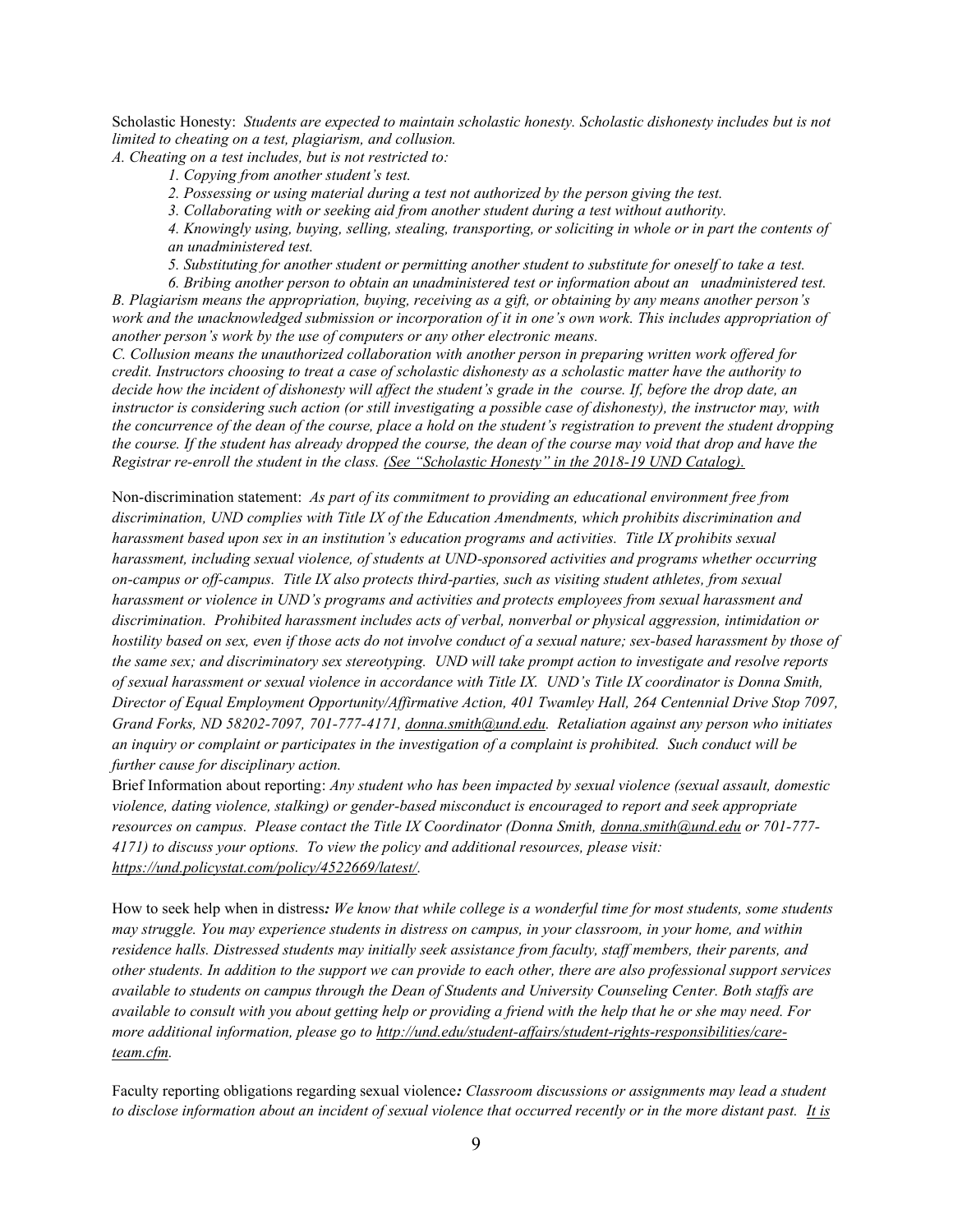*important for students to understand that faculty are required by federal law to report to the Title IX Coordinator any incidents of sexual violence they become aware of, even if those incidents occurred in the past or are disclosed as part of a class assignment. Reporting the incident does not mean an investigation will occur if the student does not want that, but it does allow UND to provide resources to help the student continue to be successful at UND. If you have been the victim of sexual violence, you can find information about confidential support services at <http://und.edu/affirmative-action/title-ix.>*

## **CLASS SCHEDULE**

*The schedule outlines general readings, activities, course expectations, and assignments. It is not a contract between instructor and student, and it is subject to change based on the instructor's discretion. Modifications to the syllabus will be announced in class.*

| <b>Class</b>            | <b>Date</b> | <b>Topic</b>                                                                                    | <b>Readings and assignments</b>                                                                                                                  |
|-------------------------|-------------|-------------------------------------------------------------------------------------------------|--------------------------------------------------------------------------------------------------------------------------------------------------|
| 1                       | 05/31       | <b>Memorial Day - NO CLASS</b>                                                                  |                                                                                                                                                  |
| $\overline{2}$          | 06/02       | Introduction and Overview                                                                       | Sanford (1951)                                                                                                                                   |
| $\overline{\mathbf{3}}$ | 06/07       | Prescientific Psychology                                                                        | LB <sub>1</sub><br>Gill (2002)<br>Gyekye (1995)<br>Tong (1969)                                                                                   |
| $\overline{\mathbf{4}}$ | 06/09       | Physiology, psychophysics, and the<br>science of mind<br>International psychology               | LB <sub>2</sub><br>Broca (1861)<br>Lashley (1930) skim<br>Arnett (2008)                                                                          |
| 5                       | 06/14       | Germany and the birth of a new science<br>American Indians and Alaskan Natives in<br>psychology | LB <sub>3</sub><br>Cattell (1888) skim<br>Blumenthal (1975)<br>Trimble & Clearing-Sky<br>(2009)                                                  |
| 6                       | 06/16       | Origins of scientific psychology in<br>America<br>Asian American psychology                     | LB4<br>James (1884)<br>Calkins (1892) skim<br>Leong & Okazaki (2009)                                                                             |
| $\overline{7}$          | 06/21       | The early schools of American<br>psychology<br>African American psychology                      | LB <sub>5</sub><br>Titchener (1888) skim<br>Angell (1907) skim<br>Holliday (2012)<br><b>White (1970)</b><br>Recommended:<br>Cokley et al. (2019) |
| 8                       | 06/23       | Debate I                                                                                        |                                                                                                                                                  |
| 9                       | 06/28       | The birth of the new applied psychology<br>in America                                           | LB <sub>6</sub><br>Witmer (1907)                                                                                                                 |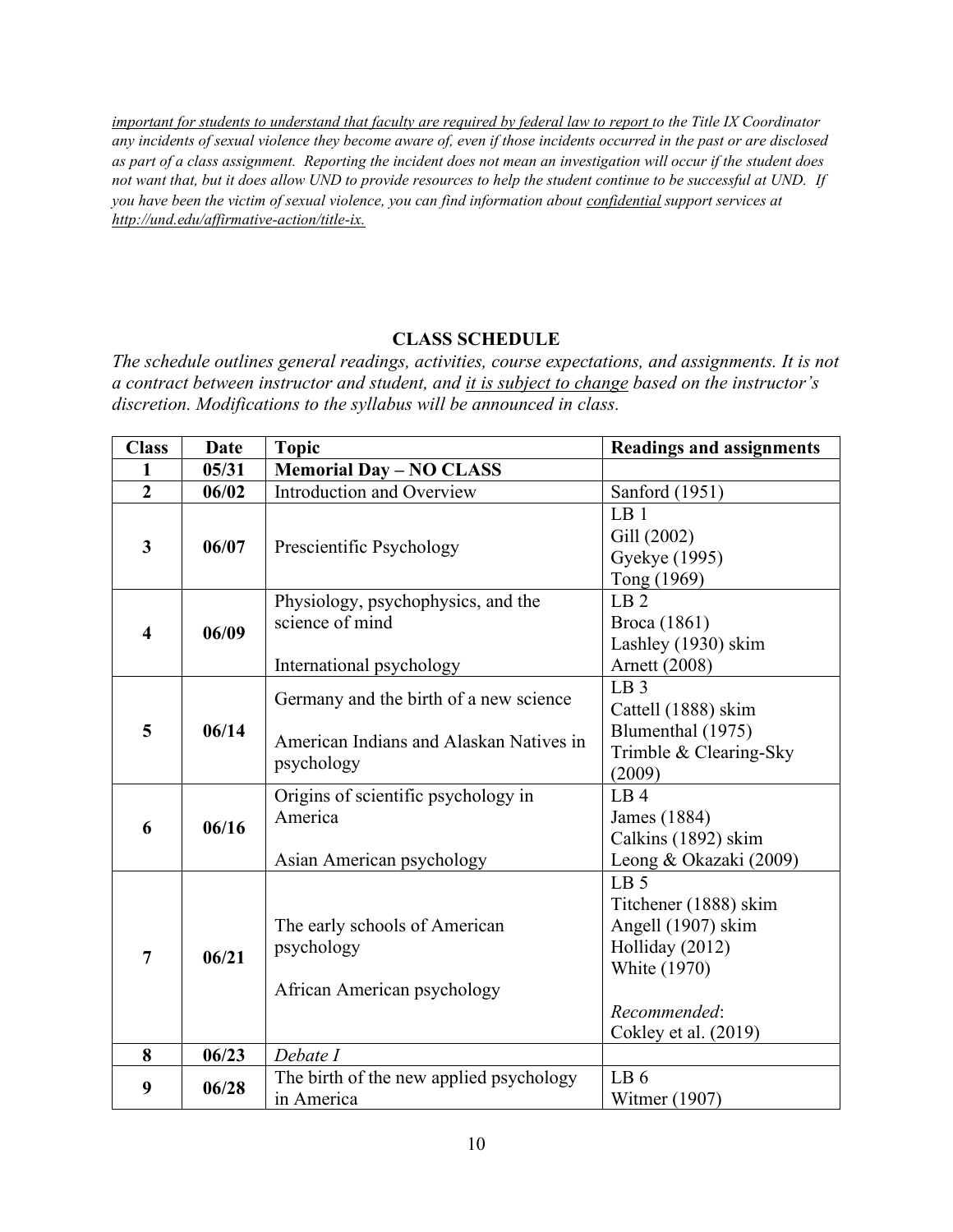|    |       |                                                  | Terman (1916) skim                    |
|----|-------|--------------------------------------------------|---------------------------------------|
|    |       | Latino psychology                                | Padilla & Olmedo (2009)               |
|    |       |                                                  |                                       |
|    |       |                                                  | Recommended:                          |
|    |       |                                                  | Delgado-Romero et al.                 |
|    |       |                                                  | (2012)                                |
|    |       |                                                  | Benjamin (2005)                       |
| 10 | 06/30 | Debate II                                        |                                       |
| 11 | 07/05 | <b>NO CLASS - Independence Day</b><br>(observed) |                                       |
|    | 07/07 |                                                  | LB7                                   |
| 12 |       | Psychoanalysis                                   | Freud (1909) Lecture I                |
|    |       |                                                  | Cortina (2010) skim                   |
|    |       | Queer psychology                                 | Minton (1997)                         |
|    |       |                                                  | LB 8                                  |
|    |       | Behaviorism                                      | <b>Skinner</b> (1948)                 |
| 13 | 07/12 | Midterm due                                      | Chomsky (1959)                        |
|    |       |                                                  | Jones (1924) skim                     |
|    |       |                                                  | <b>Watson</b> (1913)                  |
|    | 07/14 | Cognitive psychology                             | LB <sub>11</sub>                      |
| 14 |       |                                                  | Miller (1956)                         |
|    |       | Women in psychology                              | Russo & Denmark (1987)                |
|    |       |                                                  | Cundiff $(2012)$                      |
| 15 | 07/19 | EST and EBP                                      | <b>Elliott</b> (1998)<br>Szasz (1960) |
|    |       |                                                  | Chambless et al. (2006)               |
| 16 | 07/21 | Debate III                                       |                                       |
|    |       |                                                  | Hoffman et al. (2015) pp. 9-          |
|    | 07/26 | Ethics in Psychology                             | 10                                    |
|    |       |                                                  | Herbert & Young $(2002)$              |
| 17 |       |                                                  | Elkins (2016)                         |
|    |       |                                                  | Yakushko (2019)                       |
|    |       |                                                  | Yakushko (2018)                       |
|    | 07/28 | The new profession of psychology                 | LB <sub>9</sub>                       |
|    |       |                                                  | APA (2013)                            |
| 18 |       |                                                  | Eysenck $(1952)$                      |
|    |       |                                                  | Rogers (1957)                         |
|    | 08/02 | A psychology of social action and social         | LB <sub>10</sub>                      |
| 19 |       | change                                           | Clark & Clark (1950)                  |
|    |       |                                                  | Essandoh (1996)                       |
|    |       | Liberation psychology                            | Martín-Baró (1964)                    |
| 20 | 08/04 | <b>Final paper due</b>                           |                                       |